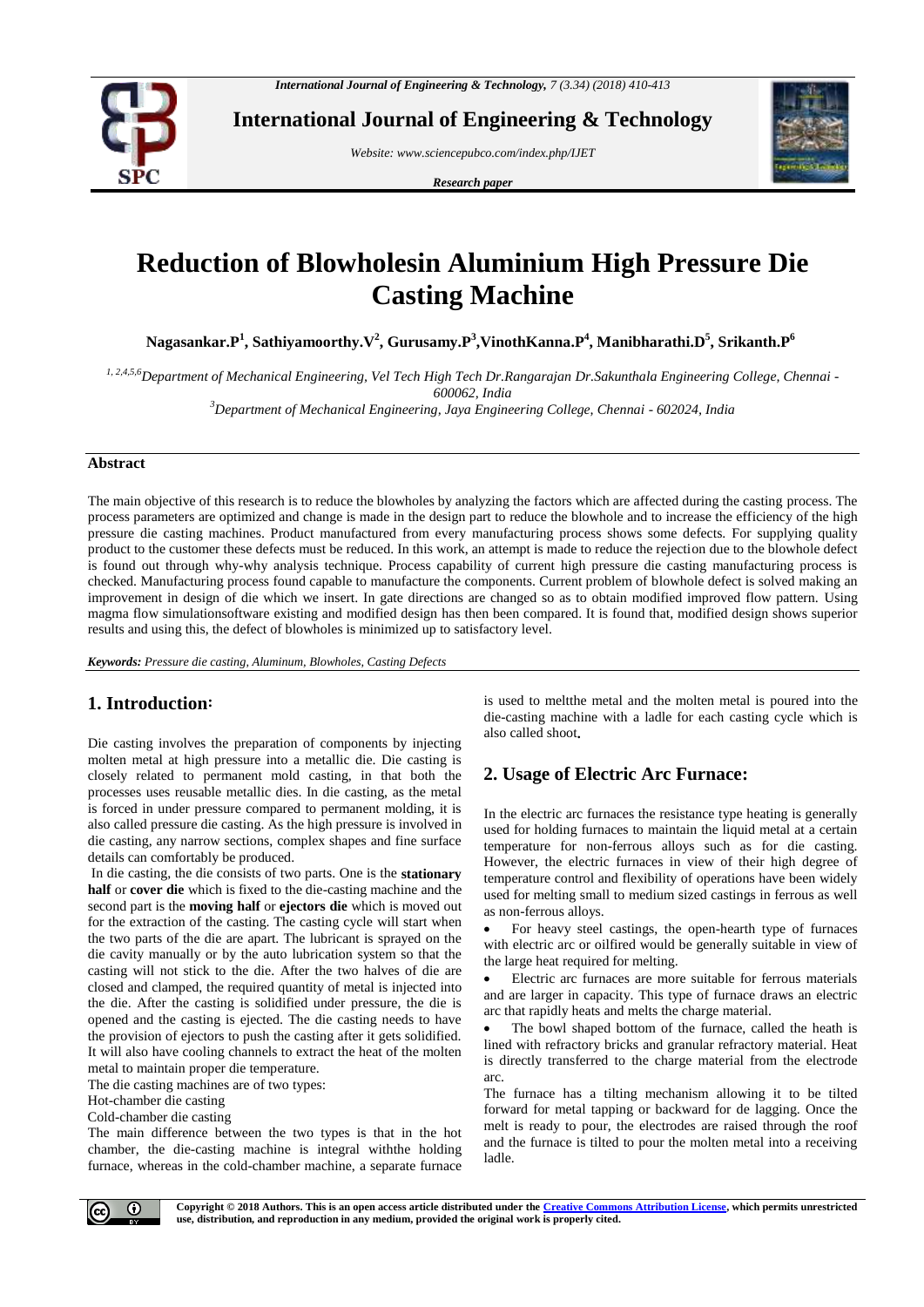## **3. Nitrogen Degassing Process:**

Molten aluminum contains a large amount of dissolved hydrogen, which should be expelled before it is poured in the molds, this process is called degassing. During the solidification of aluminum alloys, dissolved hydrogen generates porosity which is detrimental to the mechanical properties of this alloy casting. The inert gas when expelled through the metal accumulates the soluble hydrogen atoms, letting a hydrogen molecule to form inside the lower pressure of the collector gas bubble. Pure argon is frequently injected into the liquid alloy through a submerged lance or bubbler, so that dissolved hydrogen enters the argon bubble prior to discharge from the environment. As this bubble disrupts the surface, aluminum may be lost to oxidation by the entrapment in dross andfurnace gasses. Additionally, the use of chlorine creates environmental issues.

Another technique is a **rotor degassing process**, proved to be more effective by producing smaller bubbles and hence in degassing. One of the advantages in this technique is that, flux may be injected simultaneously with the degassing when gas is used as a carrier for different types of fluxes. The **Foseco Metal Degassing Unit (MDU)** has a graphite rotor, which will introduce inert gasses near the bottom of the vessel, which generates very small bubbles and blends them withmolten aluminum drawn into the rotor. As the bubbles float to the surface, they enlarge with a decrease in pressure that attracts the dissolved oxygen to thebubble surface and into the bubbles that escape from the metal. The Foseco MDU rotor operates as a pump, pulling the metal into the rotor chamber. The inert gas is transported to the rotor through the center of the shaft which is then sheared into tiny gas bubbles that interact with the metal. The mixture is then ejected through quadrants around the perimeter of the rotor. The rotor, since it rotates continuously, assures fast and complete treatment. A refractory baffle board at the center eliminates.

### **4. High Pressure Die Casting Process:**

High pressure die casting process is the most common technology for the production of components made for the alloys. Because the process characterized by molten metal is forged into cold empty cavity of the metal in the mold. When the die is opened, the casting is returned in the moving half from which it is ejected by pins activated either hydraulically or mechanically. These characteristics are good mechanical properties in the casting. However the quality defects that may occur most frequently in casting process at high pressure is blow holes defects that occur is mainly composed as follows.

- The operation in casting process.
- Machine used in the casting process.
- How to design appropriate



**Figure 1:** working of high pressure die casting machine

The three components are the priority that the operations should be created to the same standards for properly practice. Further, machinery selection for the product is important which must be considered in the next stage.

The condition of parameters is to determine the appropriate step molding process. Because of some parameters which affects the quality of the part for actual practice was difficult to control due to variations. The most common method, which is at the same time the most easily applicable in the foundries environment, is the trial and error method. Usually, the main controlled variables are mold temperature, dosage volume, slow and fast shots, communication spots, injection pressure, upset pressure as well as chemical composition and liquid metal temperature. Recently some papers have some shown the die casting injection speed and the lowspeed starting position.

Pressure in compression during the coagulation that effect on the quality of the air inside the cavity. The time for cooling setting work piece in the mold which in fluency only to the external surface quality

Blow holes caused by gas in the water metal or may be a result of the remaining air in the material is mixed. Pore appearance of cavitation is often a small hole. The shape of blowholes is with a round and sharp holes. Usually, occurs as a group within the meat casting and found after the component is turning. The focus of this paper is on the blowholes of the die casting process by using the R14 aluminum alloy. The basic step as following:

Determine the blow holes ratings of the die casting process. The blow holes have been selected as the most quality problem.

The select of most significant factors effects on the blow holes rating when adjusted to different levels.

Analyze the summary data to determine the significant of each factor and considering for the best condition that the minimum effects on the blow holes rating. Determine the optimum setting of controlling factors is considered. Verification of a result by the optimum factors setting as new as levels in the predicted of the die casting process. In the first step the ladle was pouring the mold into the machine and in the second step the plunger injects the mold into the die, when the plunger injects the mold in the high pressure the mold transforms into the casting part by the intensification process.

To reduce the rejection rate in aluminum high pressure die casting machine one must have to analyze the casting defects and their causes. So, the problems which are faced while casting are analyzed and discussed below.

## **5. Problem Statement:**

Porosity defect in the die casted product is major issue considered in this work fig 1 shows chart for Sep 2016. Contribution of porosity in injection is maximum from return chart for the months January 2016 to September 2016 that the rejection of the product due to porosity is increasing month by month see figure2. Objective is set to reduce the rejection of the product due to porosity defect below 5%



**Figure 2:** Pareto chart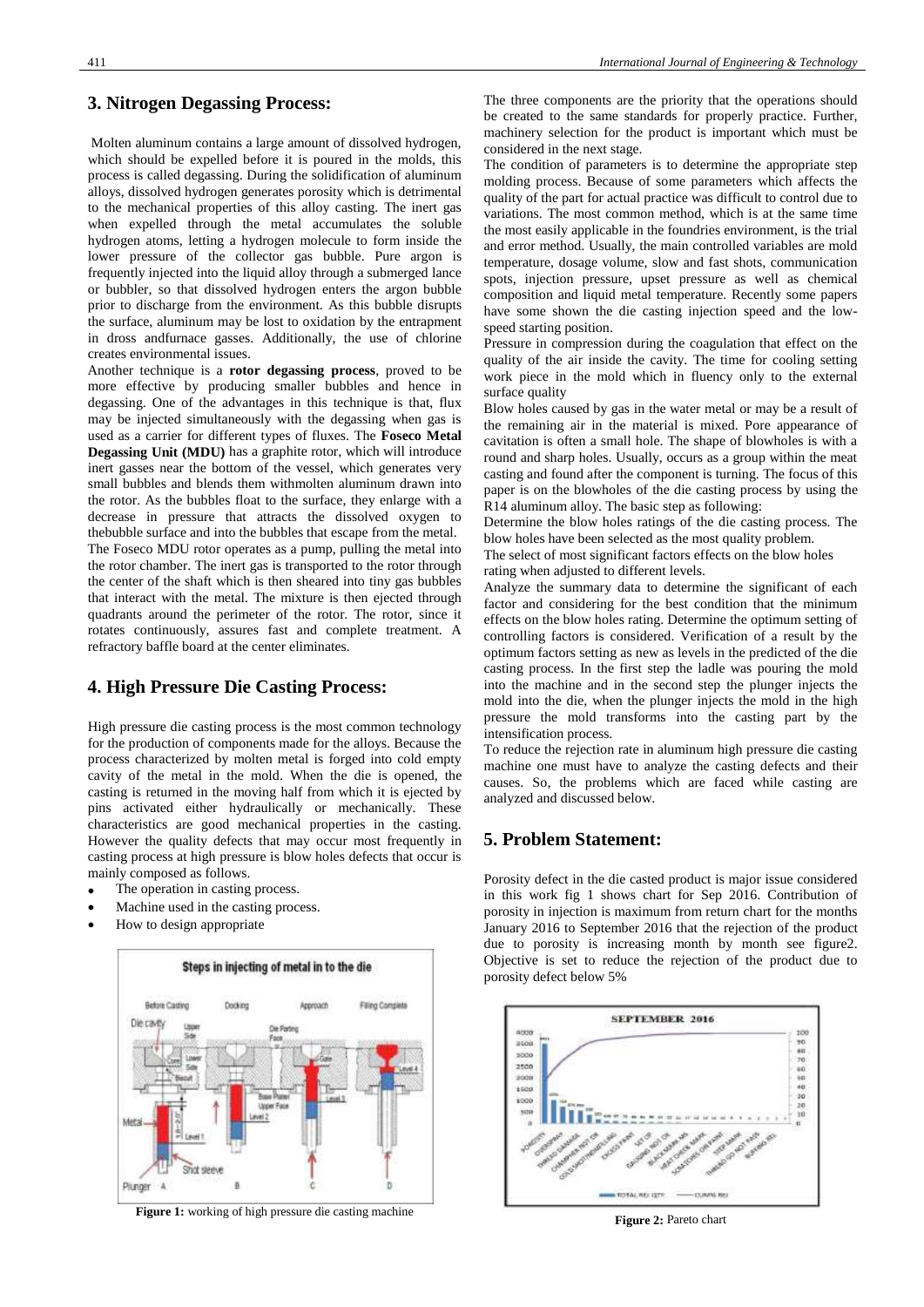## **6. Result and Discussion**

#### **6.1. Causes of Porosity:**

Porosity is defined as void in casted part where there is absence of cast metal. Main case for gas porosity is high velocity of the metal injection. Before producing to solve any problem of porosity,identification of the type of porosity is very essential to obtain optimum solution for minimizing of defect. A blowhole typically shows series of smooth pores in casting as shown in the figure, there are series of pores near gate region in final product. Therefore mentioned porosity is gas porosity.

After the type of porosity is recognized, the root cause for the sameis found. North American die casting association has listed some causes for gas porosity, some of them are trapped air in plunger system, poor gate design, turbulent metal flows inside the cavity, etc... Some secondary causes are coolant leakages in die, excess lubricant and die coat spray on die, etc.. Figure shows the causes and effect diagram for porosity defect by performing brain storming on all obtained causes, we come to conclusion that maintained blowhole defect problem can be reduced by either modifying process parameter or by modifying gating design.

#### **6.2. Parameter Optimization**

To reduce the blowholes we had chosen to optimize the process parameters by changing the high speed change position. The following parameters are used before.

| <b>Table 1:</b> Existing parameter for housing cover |                                                  |                                                      |  |
|------------------------------------------------------|--------------------------------------------------|------------------------------------------------------|--|
| <b>PROCESS</b><br><b>PARAMETERS</b>                  | <b>UPPER</b><br><b>SPECIFIC</b><br>LIMIT (U.S.L) | <b>LOWER</b><br><b>SPECIFIC</b><br>$LIMIT$ $(L.S.L)$ |  |
| High-speed velocity                                  |                                                  |                                                      |  |
| Intensification pressure                             | 35                                               | 25                                                   |  |
| High-speed<br>change<br>position                     | 250                                              | 210                                                  |  |
| <b>Biscuit thickness</b>                             | 31                                               | 15                                                   |  |
| Metal temperature                                    | 685                                              | 655                                                  |  |

|  | <b>Table 2:</b> New parameter for housing cover |
|--|-------------------------------------------------|
|--|-------------------------------------------------|

| <b>PROCESS PARAMETERS</b>  | <b>UPPER</b><br><b>SPECIFIC</b><br>LIMIT (U.S.L) | <b>LOWER</b><br><b>SPECIFIC</b><br>$LIMIT$ $(L.S.L)$ |
|----------------------------|--------------------------------------------------|------------------------------------------------------|
| High-speed velocity        |                                                  |                                                      |
| Intensification pressure   | 35                                               | 25                                                   |
| High-speed change position |                                                  |                                                      |
|                            | 210                                              | 170                                                  |
| <b>Biscuit thickness</b>   | 31                                               | 15                                                   |
| Metal temperature          | 685                                              | 655                                                  |

It hasbeen decided to change the **high speed change position from 230 to 190** so as to obtain the defect free parts. The other parameters like biscuit thickness, intensification pressure are remains unchanged.

The new process parameter reduces the pressure and the chance of forming blowholes is reduced. We also made a change in design near gate system to avoid chip off.

## **6.3. Design Modification:**

After obtaining CAD design for current using design and shot details, flow simulation results using magma software is obtained. The figure shows the air entrapment results. It is observed that, there is an entrapment near gate design.

The blowhole defect is identified using why-why analysis technique.



**Figure 3:** Existing housing cover design

| Table 3: Why-Why analysis |  |  |  |
|---------------------------|--|--|--|
|---------------------------|--|--|--|

| <b>SI.NO</b> | Whv?                                              | Answer                      |
|--------------|---------------------------------------------------|-----------------------------|
|              | Chip off in gate region.                          | Bad design near gate.       |
|              | Blowholes<br>near<br>gate<br>region are obtained. | Air entrapment in gate.     |
|              | directions<br>Gating<br>are<br>wrong.             | Poor feeding system design. |

This results into chip off and blowholes, Analysis called why-why analysis is performed to obtain the exact root cause for blowhole problem. From why-why analysis, it is concluded that the blowholes is occurring at gate section due to improper design near gate. Gating directions are designed with modifications so as to improve metal flow in die cavity. To reduce the affection of parental material during chip off the design has been changed near the gate region. By modifying the gate design the parental material remains unchanged during chip off hence the design is safe.



**Figure4:** Modified housing cover design

The new modified design **protects the parental material during chip off and reduces the air entrapment**.

## **7. Conclusion**

By optimizing parameters and by modifying the design near gate region the defects of blowholes and affection of parental material during chip off is reduced. The defect concentration diagram for modified design is shown in figure 7. As a result of this project the rejection rate reduced from **20% to 8.9%.**